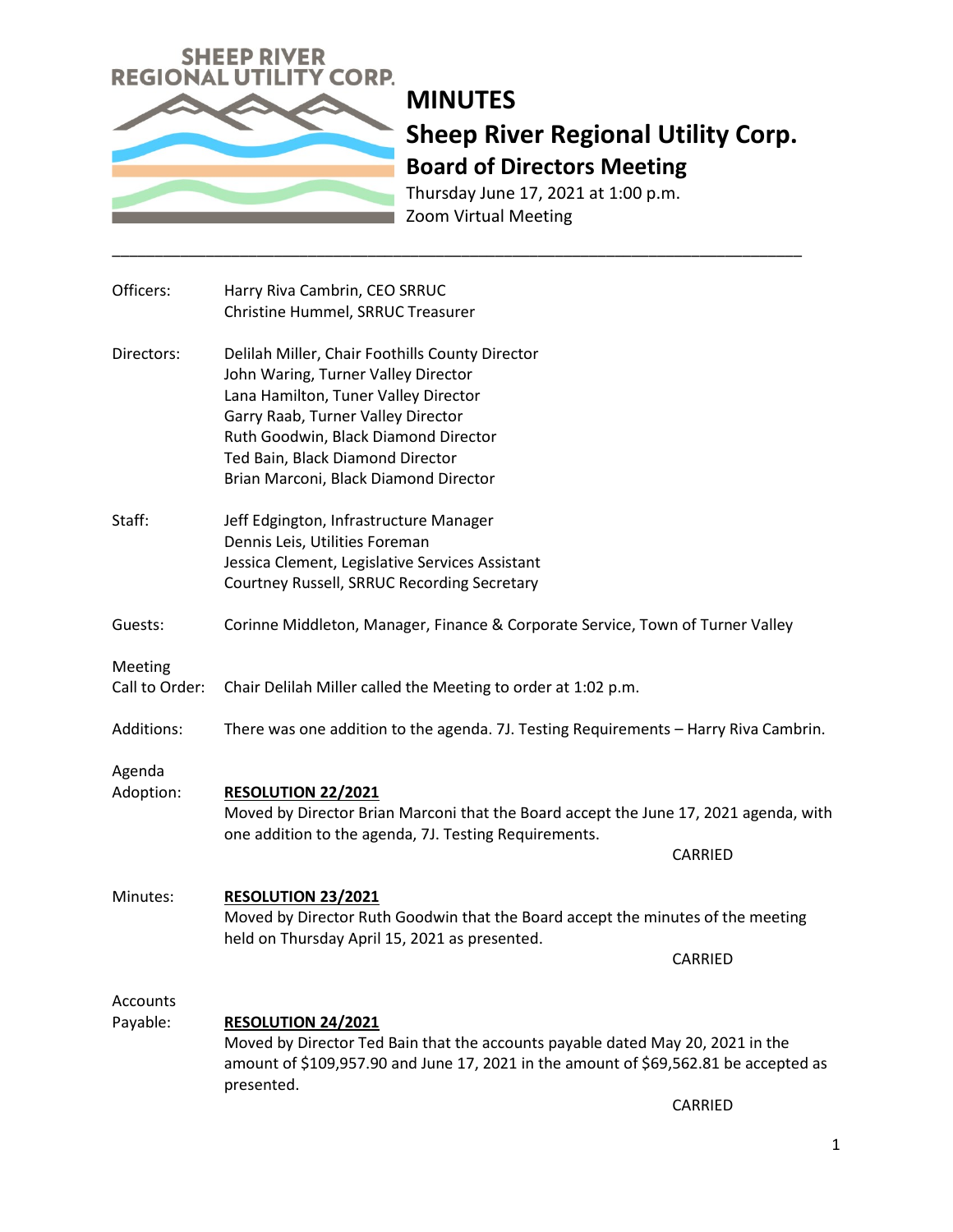

# **MINUTES Sheep River Regional Utility Corp. Board of Directors Meeting**

Thursday June 17, 2021 at 1:00 p.m. Zoom Virtual Meeting

Old Business: 1. Business Continuity Plan & Emergency Management & Emergency Management Policy. – SRRUC Drinking Water Safety Plan – Harry Riva Cambrin discussed. Working on updating plans between Town of Black Diamond, Town of Turner Valley & SRRUC.

\_\_\_\_\_\_\_\_\_\_\_\_\_\_\_\_\_\_\_\_\_\_\_\_\_\_\_\_\_\_\_\_\_\_\_\_\_\_\_\_\_\_\_\_\_\_\_\_\_\_\_\_\_\_\_\_\_\_\_\_\_\_\_\_\_\_\_\_\_\_\_\_\_\_\_\_\_\_\_\_\_\_\_

Jeff Edgington entered the meeting at 1:10 p.m.

#### **RESOLUTION 25/2021**

Moved by Director John Waring that the SRRUC Drinking Water Safety Plan update be accepted for information as presented.

CARRIED

Statement of Operating Revenues & Expenses: Christine Hummel discussed.

#### **RESOLUTION 26/2021**

Moved by Director Ruth Goodwin that the Statement of Operating Revenues and Expenses dated May 31, 2021 be accepted as presented.

CARRIED

Fixed Cost

Rates: Christine Hummel discussed.

### **RESOLUTION 27/2021**

Moved by Director Brian Marconi that the Board accept the Fixed Cost Rates for information as presented.

The motion CARRIED with 6 votes in favor and 1 against.

Audit

Quotation: Christine Hummel discussed a Proposal for Audit and Related Services from Avail LLP for the year ended December 31, 2021, 2022, and 2023.

### **RESOLUTION 28/2021**

 Moved by Director Lana Hamilton that the board accept a 3-year proposal from Avail LLP to continue to supply audit and related services for the years 2021, 2022 & 2023 for \$3,700 for the 2021 year end.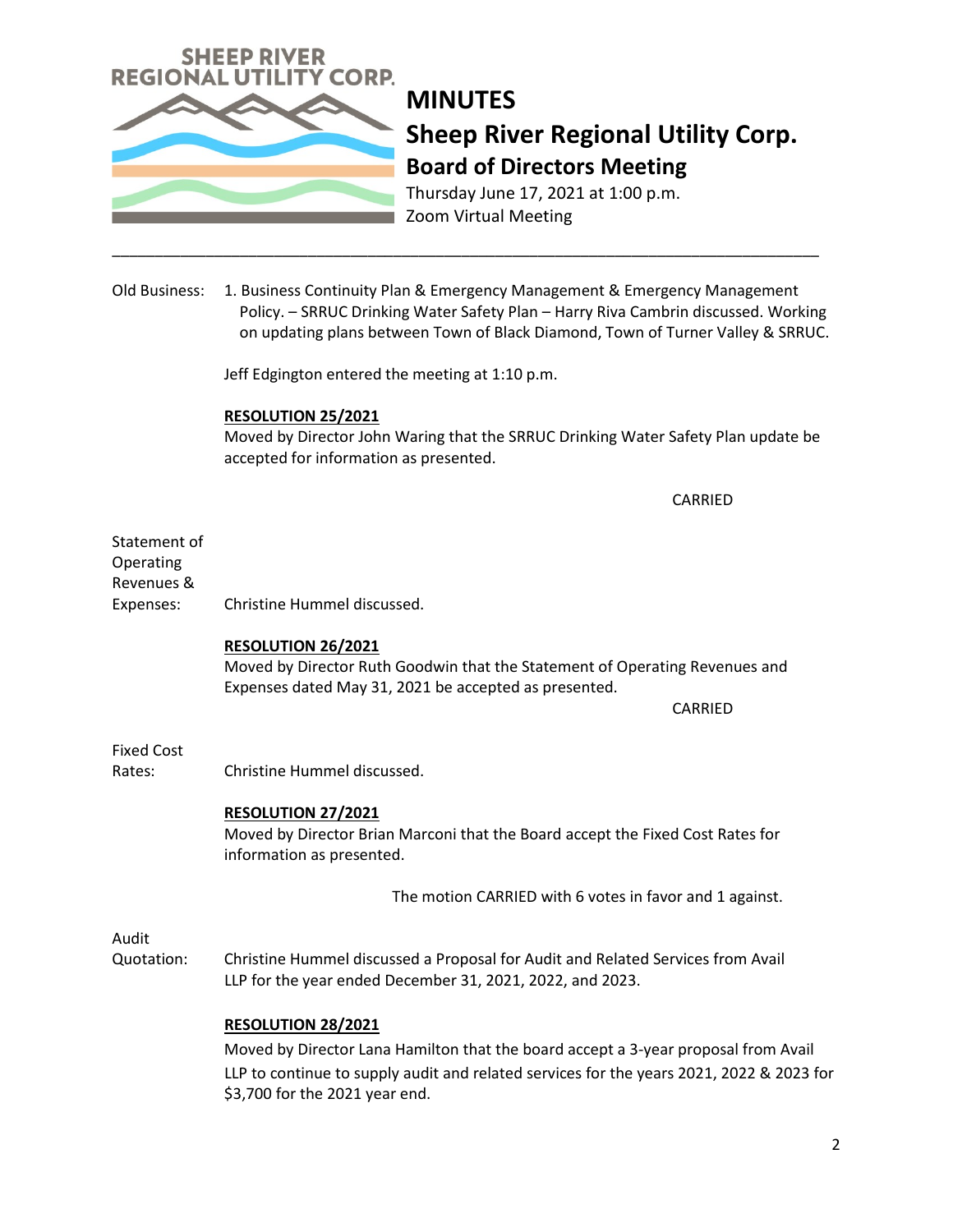

Moved by Director Ruth Goodwin that the next scheduled meeting on Thursday September 16, 2021 at 1:00 p.m.

CARRIED

Request to Connect to

Pipeline: Harry Riva Cambrin discussed a request from a resident request to connect to the main pipeline. It is possible and could be costly to connect for the landowner. Approval